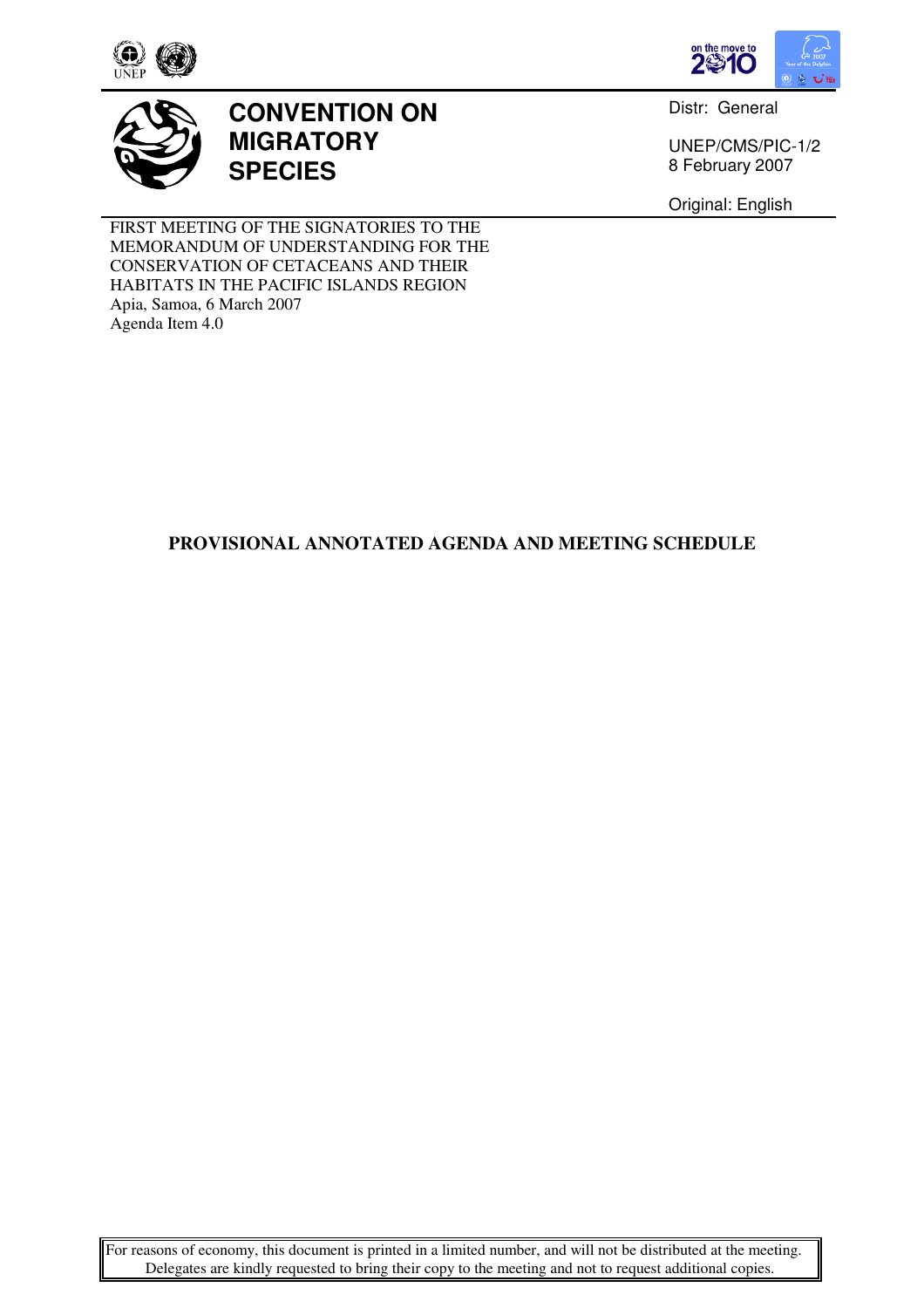# **FIRST MEETING OF THE SIGNATORIES TO THE MEMORANDUM OF UNDERSTANDING FOR THE CONSERVATION OF CETACEANS AND THEIR HABITATS IN THE PACIFIC ISLANDS REGION**

### *Apia, Samoa, 6 March 2007*

#### **PROVISIONAL ANNOTATED AGENDA AND MEETING SCHEDULE (as at 8 February 2007)**

| Date/Time                        | <b>Agenda items and Activities</b>                                                                                                                                  | <b>Documents</b>      | <b>Annotations</b>                                                                                                                                                                        |
|----------------------------------|---------------------------------------------------------------------------------------------------------------------------------------------------------------------|-----------------------|-------------------------------------------------------------------------------------------------------------------------------------------------------------------------------------------|
|                                  |                                                                                                                                                                     |                       |                                                                                                                                                                                           |
| <b>Monday</b><br>5 March         |                                                                                                                                                                     |                       |                                                                                                                                                                                           |
|                                  |                                                                                                                                                                     |                       |                                                                                                                                                                                           |
| 08.30                            | <b>Registration</b>                                                                                                                                                 |                       |                                                                                                                                                                                           |
|                                  |                                                                                                                                                                     |                       |                                                                                                                                                                                           |
| 09.00-09.30                      | <b>Opening Ceremony</b>                                                                                                                                             |                       |                                                                                                                                                                                           |
|                                  |                                                                                                                                                                     |                       |                                                                                                                                                                                           |
| 09.30-12.30                      | <b>CMS Outreach Workshop</b>                                                                                                                                        | UNEP/CMS/PIC-1/Inf/7  | See separate agenda and programme.                                                                                                                                                        |
|                                  |                                                                                                                                                                     |                       |                                                                                                                                                                                           |
| 12.30-14.00                      | Lunch                                                                                                                                                               |                       |                                                                                                                                                                                           |
|                                  |                                                                                                                                                                     |                       |                                                                                                                                                                                           |
| 14.00-14.30                      | Heads of delegation to the First Meeting of MoU<br><b>Signatories (with the CMS Secretariat)</b>                                                                    | UNEP/CMS/PIC-1/Inf/11 | This very brief 30-minute meeting will discuss inter alia<br>chairmanship of the meeting, rules of procedure, meeting flow<br>and other organisational matters.<br>Venue: To be announced |
|                                  |                                                                                                                                                                     |                       |                                                                                                                                                                                           |
| 14.30-18.00                      | <b>CMS Outreach Workshop (continued)</b>                                                                                                                            | UNEP/CMS/PIC-1/Inf/7  | See separate agenda and programme.                                                                                                                                                        |
|                                  |                                                                                                                                                                     |                       |                                                                                                                                                                                           |
| <b>Evening</b>                   | Reception hosted by CMS: Kick-off to the 2007 Year of<br>the Dolphin Campaign in the Pacific Islands Region                                                         |                       | <b>Venue:</b> To be announced<br>Time: To be announced                                                                                                                                    |
|                                  |                                                                                                                                                                     |                       |                                                                                                                                                                                           |
| <b>Tuesday</b><br><b>6 March</b> | First Meeting of the Signatories to the Memorandum of<br><b>Understanding for the Conservation of Cetaceans and</b><br>their Habitats in the Pacific Islands Region |                       |                                                                                                                                                                                           |
|                                  |                                                                                                                                                                     |                       |                                                                                                                                                                                           |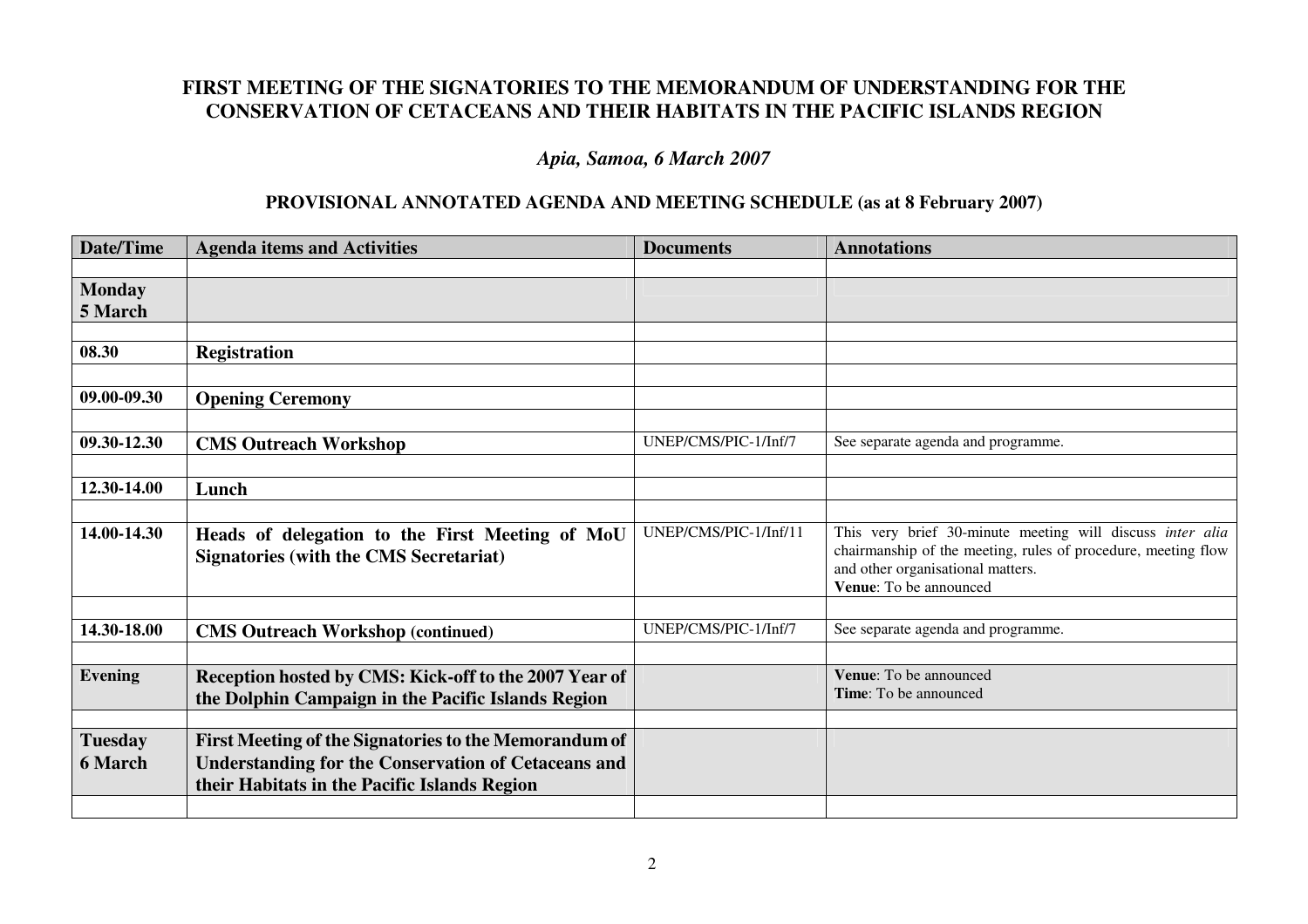| <b>Date/Time</b>             | <b>Agenda items and Activities</b>              | <b>Documents</b>     | <b>Annotations</b>                                                                                                            |
|------------------------------|-------------------------------------------------|----------------------|-------------------------------------------------------------------------------------------------------------------------------|
| <b>Morning</b>               | Agenda items $1.0 - 10.0$                       |                      |                                                                                                                               |
| $09.00 - 13.00$ <sup>1</sup> |                                                 |                      |                                                                                                                               |
|                              |                                                 |                      |                                                                                                                               |
|                              | 1.0 Welcoming remarks                           |                      | Mr Asterio Takesy, Director of the Secretariat of the Pacific                                                                 |
|                              |                                                 |                      | Regional Environment Programme will welcome the participants.                                                                 |
|                              |                                                 |                      | Mr. Lyle Glowka, CMS Agreements Officer will provide some<br>introductory remarks.                                            |
|                              | 2.0 Signing ceremony                            |                      | The MoU will be opened for signature to any authorised official                                                               |
|                              |                                                 |                      | representing their country or territory. Eligible organisations                                                               |
|                              |                                                 |                      | expressing their support for the MoU and Action Plan's                                                                        |
|                              |                                                 |                      | implementation will also be invited to sign the MoU as                                                                        |
|                              |                                                 |                      | collaborators.                                                                                                                |
|                              | 3.0 Election of officers                        |                      | The meeting will be invited to elect a chairman from among the                                                                |
|                              |                                                 |                      | representatives of the Signatories in attendance.                                                                             |
|                              |                                                 |                      | Expected outcome: Chairman elected.                                                                                           |
|                              | 4.0 Adoption of the agenda and meeting schedule | UNEP/CMS/PIC-1/1     | The meeting will be invited to agree informal rules of procedure.                                                             |
|                              |                                                 |                      | The meeting will also be invited to review the draft provisional                                                              |
|                              |                                                 | UNEP/CMS/PIC-1/2     | agenda and schedule, and to make any proposals for amendment                                                                  |
|                              |                                                 |                      | prior to their adoption. The documents list for the meeting will be                                                           |
|                              |                                                 | UNEP/CMS/PIC-1/3     | introduced. A provisional list of participants will be circulated to                                                          |
|                              |                                                 | UNEP/CMS/PIC-1/Inf/4 | collect any additional information/updates.                                                                                   |
|                              |                                                 |                      | Expected outcome: Informal rules of procedure agreed; agenda                                                                  |
|                              |                                                 |                      | and meeting schedule adopted. Document list introduced.                                                                       |
|                              |                                                 |                      | Provisional list of participants circulated and updated.                                                                      |
|                              | 5.0 Opening statements                          |                      | Signatories may wish to make brief opening statements (no more                                                                |
|                              |                                                 |                      | than 2-3 minutes) to indicate any support or assistance (financial                                                            |
|                              |                                                 |                      | or in-kind) their country has provided or intends to provide<br>towards the MoU's implementation. Collaborating organisations |
|                              |                                                 |                      | that have signed the MoU will also be invited to make short (2-3                                                              |
|                              |                                                 |                      | minute) interventions.                                                                                                        |
|                              |                                                 |                      |                                                                                                                               |
|                              |                                                 |                      | It is <i>not</i> envisaged to have presentations of national activities at                                                    |
|                              |                                                 |                      | this stage of the meeting.                                                                                                    |
|                              | 6.0 Report of the Secretariat                   |                      |                                                                                                                               |
|                              | <b>6.1 Status of signatures</b>                 | UNEP/CMS/PIC-1/4     | The meeting will be invited to consider the Secretariat's brief                                                               |

 $<sup>1</sup>$  **NB**: A working tea break is foreseen.</sup>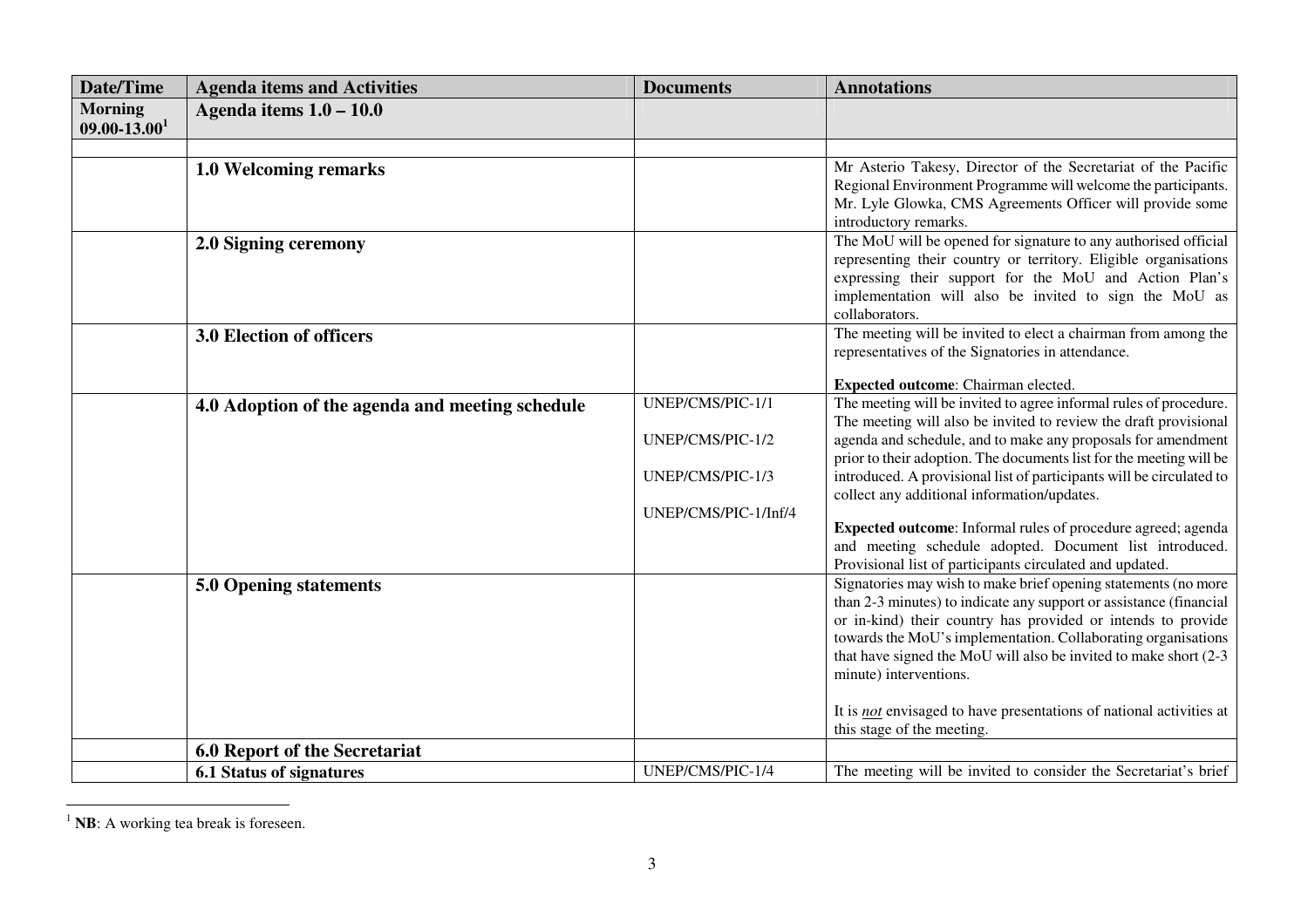| <b>Date/Time</b> | <b>Agenda items and Activities</b>                                 | <b>Documents</b>                                                   | <b>Annotations</b>                                                                                                                                                                                                                                                                                                                                                                                                                                                                                                                                                                                                                                                                                                                                                                                                              |
|------------------|--------------------------------------------------------------------|--------------------------------------------------------------------|---------------------------------------------------------------------------------------------------------------------------------------------------------------------------------------------------------------------------------------------------------------------------------------------------------------------------------------------------------------------------------------------------------------------------------------------------------------------------------------------------------------------------------------------------------------------------------------------------------------------------------------------------------------------------------------------------------------------------------------------------------------------------------------------------------------------------------|
|                  |                                                                    | UNEP/CMS/PIC-1/Inf/1                                               | report concerning the status of signatures and recruitment efforts.<br>Representatives from non-Signatory Range States and Territories<br>eligible to sign the MoU will be invited to inform the meeting of<br>their country's intention to sign the MoU. The meeting may wish<br>to consider ways and means to increase membership in the MoU.<br>Organizations meeting the criteria listed in document<br>UNEP/CMS/PIC-1/4 are invited to express their interest in<br>signing the MoU as a collaborating organization in the next<br>meeting of the Signatories.                                                                                                                                                                                                                                                             |
|                  |                                                                    |                                                                    | <b>Expected outcome:</b> The meeting takes note of the Secretariat's<br>report; information provided by observers representing non-<br>Signatories as to their country's intentions to sign the MoU;<br>guidance provided on how to increase MoU membership;<br>potential collaborating organisations express their interest in<br>signing the MoU in the future.                                                                                                                                                                                                                                                                                                                                                                                                                                                               |
|                  | 6.2 List of designated competent authorities and contact<br>points | UNEP/CMS/PIC-1/4<br>UNEP/CMS/PIC-1/Inf/2                           | The meeting will be invited to consider a list of officially<br>designated competent authorities and contact points from the<br>Signatories.                                                                                                                                                                                                                                                                                                                                                                                                                                                                                                                                                                                                                                                                                    |
|                  |                                                                    |                                                                    | Expected outcome: Any available information is provided.                                                                                                                                                                                                                                                                                                                                                                                                                                                                                                                                                                                                                                                                                                                                                                        |
|                  | <b>6.3 Any other matters</b>                                       |                                                                    | Any other additional matters relevant to the Secretariat's report<br>will be discussed by the meeting.                                                                                                                                                                                                                                                                                                                                                                                                                                                                                                                                                                                                                                                                                                                          |
|                  | 7.0 Review of MoU and Action Plan implementation                   |                                                                    |                                                                                                                                                                                                                                                                                                                                                                                                                                                                                                                                                                                                                                                                                                                                                                                                                                 |
|                  | 7.1 Conservation status of cetaceans within the agreement<br>area  | UNEP/CMS/PIC-1/5<br>UNEP/CMS/PIC-1/5/Add.1<br>UNEP/CMS/PIC-1/Inf/5 | The conservation status of cetaceans within the agreement area<br>will be introduced in a brief presentation (no more than 10<br>minutes) drawing from the appropriate sections of the SPREP<br>WDAP Technical Meeting Report (1-4 August 2006)<br>(UNEP/CMS/PIC-1/5/Add.1) as well as a more in depth report<br>prepared by the Whale and Dolphin Conservation Society<br>(UNEP/CMS/PIC-1/Inf/5). Comments on the presentation and the<br>reports, as well as strategic inputs into the Regional Workshop to<br>Review the Whale and Dolphin Action Plan, which will take<br>place following the MoU Meeting, will be invited from the<br>Signatories, non-Signatories, collaborating organisations and<br>other observers. Conclusions will be drawn.<br><b>Expected outcome:</b> The meeting takes note of the presentation, |
|                  |                                                                    |                                                                    | as well as the appropriate sections of the SPREP WDAP                                                                                                                                                                                                                                                                                                                                                                                                                                                                                                                                                                                                                                                                                                                                                                           |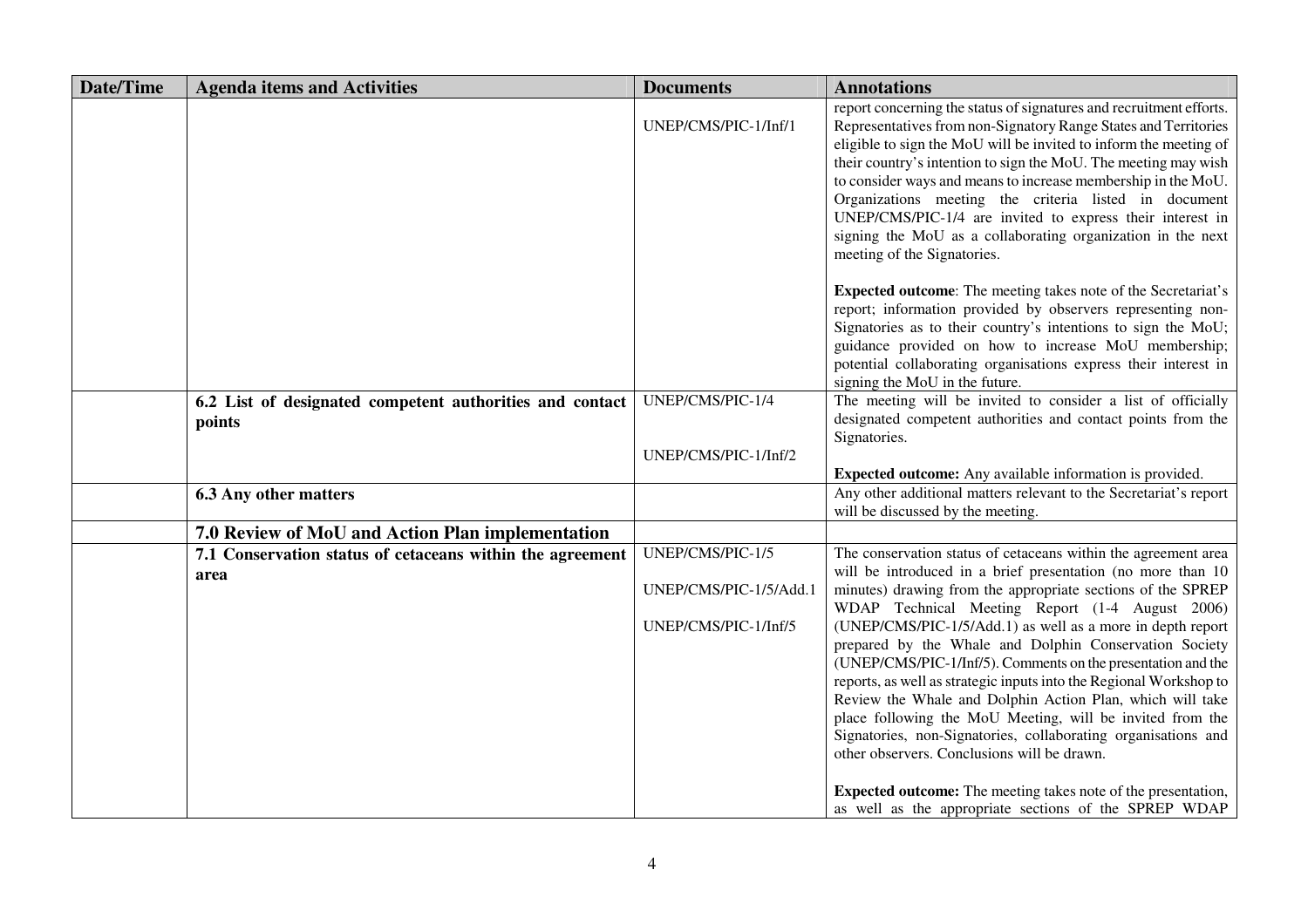| <b>Date/Time</b> | <b>Agenda items and Activities</b> | <b>Documents</b>       | <b>Annotations</b>                                                                                                               |
|------------------|------------------------------------|------------------------|----------------------------------------------------------------------------------------------------------------------------------|
|                  |                                    |                        | Technical Meeting Report and the WDCS Report addressing the<br>conservation status of cetaceans within the agreement area and    |
|                  |                                    |                        | verbal summary; additional information provided and strategic                                                                    |
|                  |                                    |                        | inputs made to the SPREP WDAP Regional Workshop on the                                                                           |
|                  |                                    |                        | conservation status of cetaceans within the agreement area.                                                                      |
|                  | 7.2 Status of implementation       | UNEP/CMS/PIC-1/5       | The MoU was the product of a series of meetings culminating in                                                                   |
|                  |                                    |                        | its opening for signature during the ministerial segment of the                                                                  |
|                  |                                    | UNEP/CMS/PIC-1/5/Add.1 | SPREP General Meeting on 15 September 2006. Signatories have                                                                     |
|                  |                                    |                        | had an extremely short period of time to begin implementing it.                                                                  |
|                  |                                    | UNEP/CMS/PIC-1/Inf/6   |                                                                                                                                  |
|                  |                                    |                        | In contrast the existing SPREP WDAP, adopted by the SPREP                                                                        |
|                  |                                    |                        | General Meeting in 2003, is currently under review by SPREP in                                                                   |
|                  |                                    |                        | anticipation of its revision. The existing SPREP WDAP is the                                                                     |
|                  |                                    |                        | action plan to the MoU and it is anticipated that, if agreed by the                                                              |
|                  |                                    |                        | MoU Signatories, the revised WDAP would become the MoU's                                                                         |
|                  |                                    |                        | new Action Plan sometime in 2007.                                                                                                |
|                  |                                    |                        | The SPREP Technical Meeting on Cetaceans (1-4 August 2006)                                                                       |
|                  |                                    |                        | began compiling information on the WDAP's status of                                                                              |
|                  |                                    |                        | implementation. This has been reflected in a summary Matrix of                                                                   |
|                  |                                    |                        | Implementation that has been updated for the upcoming SPREP                                                                      |
|                  |                                    |                        | WDAP Regional Workshop by the SPREP Secretariat from                                                                             |
|                  |                                    |                        | questionnaires provided to SPREP members.                                                                                        |
|                  |                                    |                        |                                                                                                                                  |
|                  |                                    |                        | Two short presentations are proposed (10 minutes each). The first<br>would provide a brief overview of the MoU. The second would |
|                  |                                    |                        | provide a strategic high-level overview of the status of WDAP                                                                    |
|                  |                                    |                        | implementation since 2003, in anticipation of a more in depth                                                                    |
|                  |                                    |                        | treatment of the issue during the WDAP Regional Workshop.                                                                        |
|                  |                                    |                        |                                                                                                                                  |
|                  |                                    |                        | The eight MoU Signatories will then be invited to share any                                                                      |
|                  |                                    |                        | additional information on their cetaceans-related activities in                                                                  |
|                  |                                    |                        | support of the MoU and Action Plan's implementation since the                                                                    |
|                  |                                    |                        | MoU's entry into effect on 9 September 2006.                                                                                     |
|                  |                                    |                        | Comments on the presentations, as well as strategic inputs into                                                                  |
|                  |                                    |                        | the Regional Workshop to Review the Whale and Dolphin Action                                                                     |
|                  |                                    |                        | Plan, will be invited from the Signatories, non-Signatories,                                                                     |
|                  |                                    |                        | collaborating organisations and other observers. Conclusions will                                                                |
|                  |                                    |                        | be drawn.                                                                                                                        |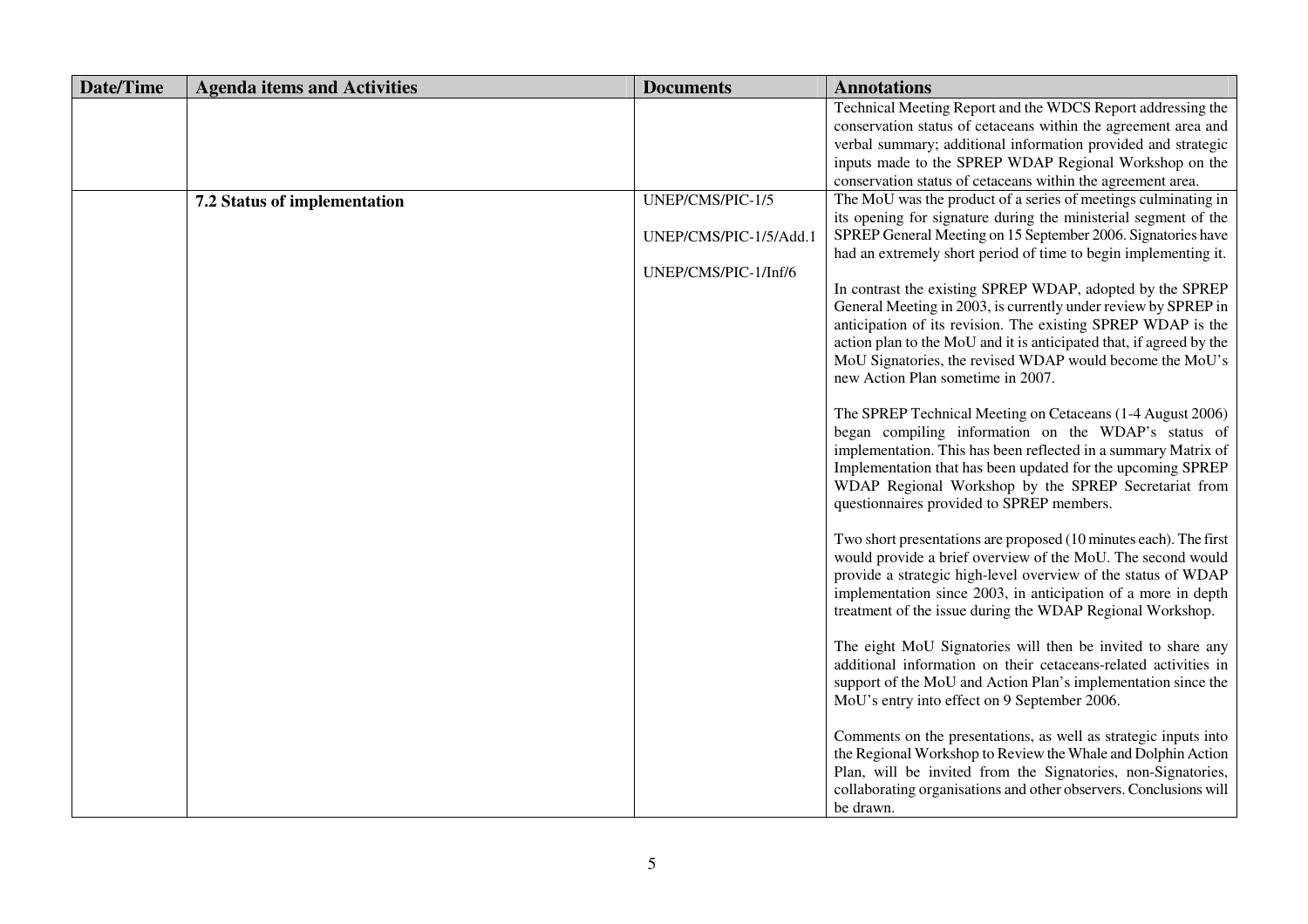| <b>Date/Time</b> | <b>Agenda items and Activities</b>                   | <b>Documents</b> | <b>Annotations</b>                                                                                                      |
|------------------|------------------------------------------------------|------------------|-------------------------------------------------------------------------------------------------------------------------|
|                  |                                                      |                  | Expected outcome: The meeting takes note of the two<br>presentations; Signatories provide additional information on the |
|                  |                                                      |                  | status of implementation of the MoU and WDAP (2003-07) since                                                            |
|                  |                                                      |                  | the MoU's entry into effect; strategic inputs to the SPREP WDAP                                                         |
|                  |                                                      |                  | Regional Workshop regarding WDAP implementation are                                                                     |
|                  |                                                      |                  | provided.                                                                                                               |
|                  |                                                      |                  |                                                                                                                         |
|                  | 8.0 Future implementation and further development of |                  |                                                                                                                         |
|                  | the MoU and Action Plan                              |                  |                                                                                                                         |
|                  | 8.1 MoU coordination                                 | UNEP/CMS/PIC-1/6 | The CMS Secretariat acts as the secretariat to the MoUs                                                                 |
|                  |                                                      |                  | developed under CMS auspices presently at no cost to the MoU                                                            |
|                  |                                                      |                  | signatories. For the Pacific Islands Cetaceans MoU this is                                                              |
|                  |                                                      |                  | confirmed in MoU paragraph 17. This paragraph also states that                                                          |
|                  |                                                      |                  | the CMS Secretariat may use the services of any reliable                                                                |
|                  |                                                      |                  | organisation to coordinate the MoU's implementation and that an                                                         |
|                  |                                                      |                  | organisation to act as coordinator will be determined by a                                                              |
|                  |                                                      |                  | consensus of the Signatories at their first meeting.                                                                    |
|                  |                                                      |                  | The meeting will be invited to consider the general issue of MoU                                                        |
|                  |                                                      |                  | coordination and determine what options are most desirable for                                                          |
|                  |                                                      |                  | the MoU's effective implementation that the Secretariat should,                                                         |
|                  |                                                      |                  | therefore, pursue. The financial aspects of the coordination issue                                                      |
|                  |                                                      |                  | will be discussed and the meeting will provide guidance on                                                              |
|                  |                                                      |                  | possible options for financing and other support if necessary.                                                          |
|                  |                                                      |                  | Finally, the meeting will consider any expressions of interest or                                                       |
|                  |                                                      |                  | offers to host and/or fund a MoU coordination mechanism. An                                                             |
|                  |                                                      |                  | intervention by the SPREP Secretariat on the possibility of                                                             |
|                  |                                                      |                  | SPREP assuming coordination functions for the MoU and Action                                                            |
|                  |                                                      |                  | Plan will be invited.                                                                                                   |
|                  |                                                      |                  | Expected outcome: General consideration of the MoU                                                                      |
|                  |                                                      |                  | coordination issue; guidance provided to the Secretariat and                                                            |
|                  |                                                      |                  | options identified on the particular issue of outsourcing MoU                                                           |
|                  |                                                      |                  | coordination activities, including financial considerations.                                                            |
|                  |                                                      |                  | Expressions of interest or offers to host and/or fund a MoU                                                             |
|                  |                                                      |                  | coordination mechanism considered.                                                                                      |
|                  | 8.2 Scientific and technical advice                  | UNEP/CMS/PIC-1/7 | MoU paragraph 7 notes that Signatories may consider at their                                                            |
|                  |                                                      |                  | meetings suitable organisations to provide technical advice to                                                          |
|                  |                                                      |                  | support the MoU's implementation. The meeting will be invited                                                           |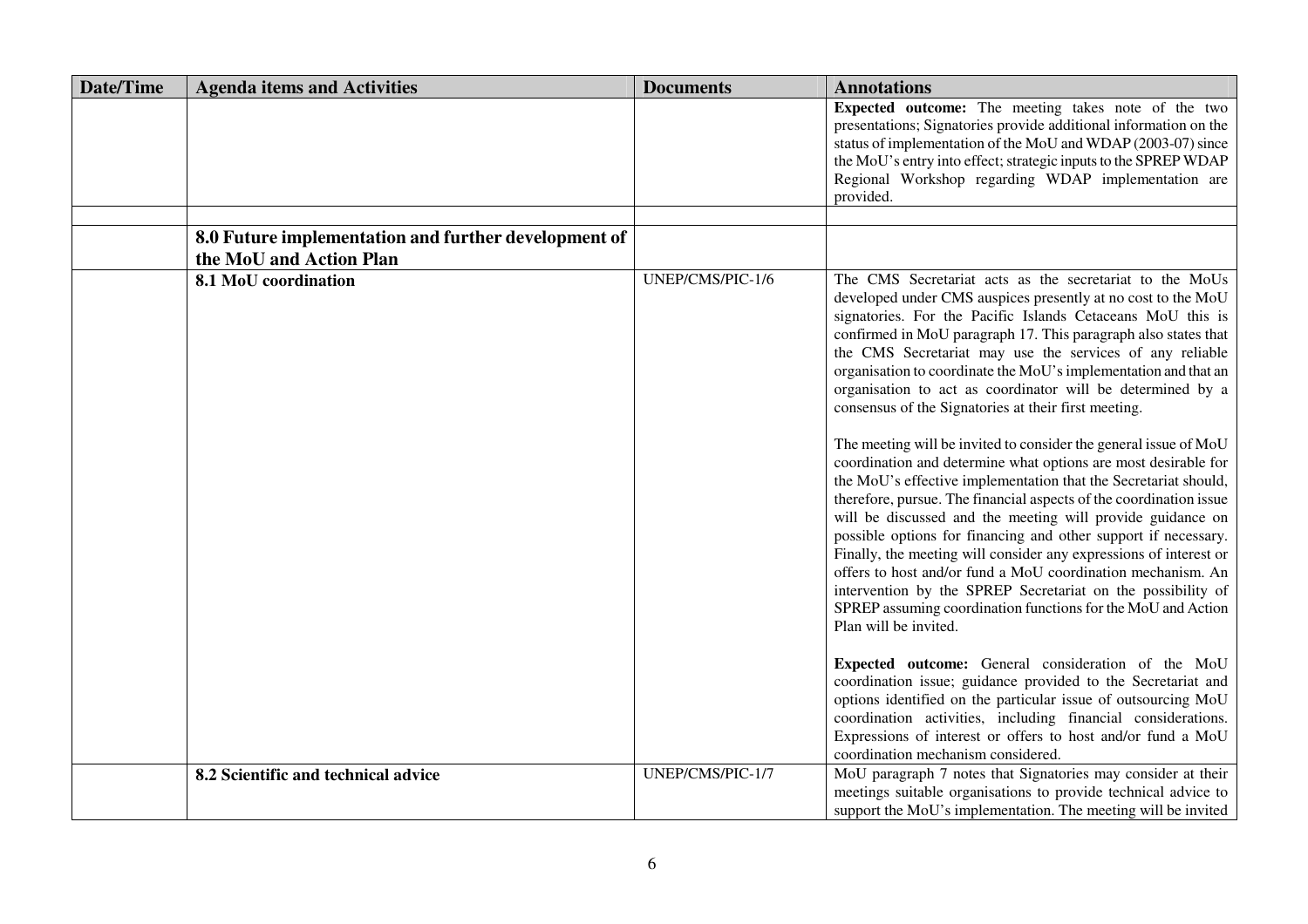| <b>Date/Time</b> | <b>Agenda items and Activities</b>       | <b>Documents</b>       | <b>Annotations</b>                                                                                                                                                                                                                                                                                                                                                                                                                                                                                                                                                                                                                                                                                                                                                                                                                                                                                                                                                                                                       |
|------------------|------------------------------------------|------------------------|--------------------------------------------------------------------------------------------------------------------------------------------------------------------------------------------------------------------------------------------------------------------------------------------------------------------------------------------------------------------------------------------------------------------------------------------------------------------------------------------------------------------------------------------------------------------------------------------------------------------------------------------------------------------------------------------------------------------------------------------------------------------------------------------------------------------------------------------------------------------------------------------------------------------------------------------------------------------------------------------------------------------------|
|                  |                                          |                        | to consider the need for scientific and technical advice to be<br>provided to the MoU. It will also be requested to consider<br>endorsing the creation of a freestanding ad hoc open-ended<br>technical advisory group (TAWG) that could provide scientific<br>and technical advice to the MoU to support its implementation.<br><b>Expected outcome:</b> The need for scientific and technical advice                                                                                                                                                                                                                                                                                                                                                                                                                                                                                                                                                                                                                   |
|                  |                                          |                        | generally discussed; a proposal to create a TAWG is discussed,<br>improved and is endorsed, including offers to initially coordinate<br>the TAWG.                                                                                                                                                                                                                                                                                                                                                                                                                                                                                                                                                                                                                                                                                                                                                                                                                                                                        |
|                  | 8.3 Reporting and information management | UNEP/CMS/PIC-1/8       | MoU paragraph 8 refers to reporting. The CMS Secretariat has<br>developed comprehensive report formats for other MoUs that are<br>used as the basis for future reporting on a MoU and Action Plan's<br>implementation. It has also developed project reporting templates<br>and summaries to gather information on governmental and non-<br>governmental projects within the agreement areas.<br>The meeting will be first invited to consider the issue of<br>reporting, its relationship with the reporting process envisioned<br>for the revised SPREP WDAP and the desirability of developing<br>a draft report format and projects template for consideration and<br>endorsement by the Signatories at their next meeting. The<br>concept of on-line reporting will be discussed. Finally, the<br>meeting will be invited to consider the general issue of<br>information management including the creation of a projects<br>database and e-library.<br>Expected outcome: Endorsement of the development of a draft |
|                  |                                          |                        | report format; a request to further explore the on-line reporting<br>concept; endorsement of the development of a project reporting<br>template; guidance provided on the general issue of information<br>management including the further exploration of a projects<br>database and e-library.                                                                                                                                                                                                                                                                                                                                                                                                                                                                                                                                                                                                                                                                                                                          |
|                  | 8.4 Priorities for implementation        | UNEP/CMS/PIC-1/5/Add.1 | The Signatories will be invited to consider several issues related<br>to the future implementation of the MoU and Action Plan:<br>(1) Strategic inputs into the revision of WDAP, including<br>possible additional regional priorities that should be<br>considered by the SPREP WDAP Regional Workshop taking<br>into consideration the Report of the Cetaceans Technical<br>Meeting (1-4 August 2006).                                                                                                                                                                                                                                                                                                                                                                                                                                                                                                                                                                                                                 |